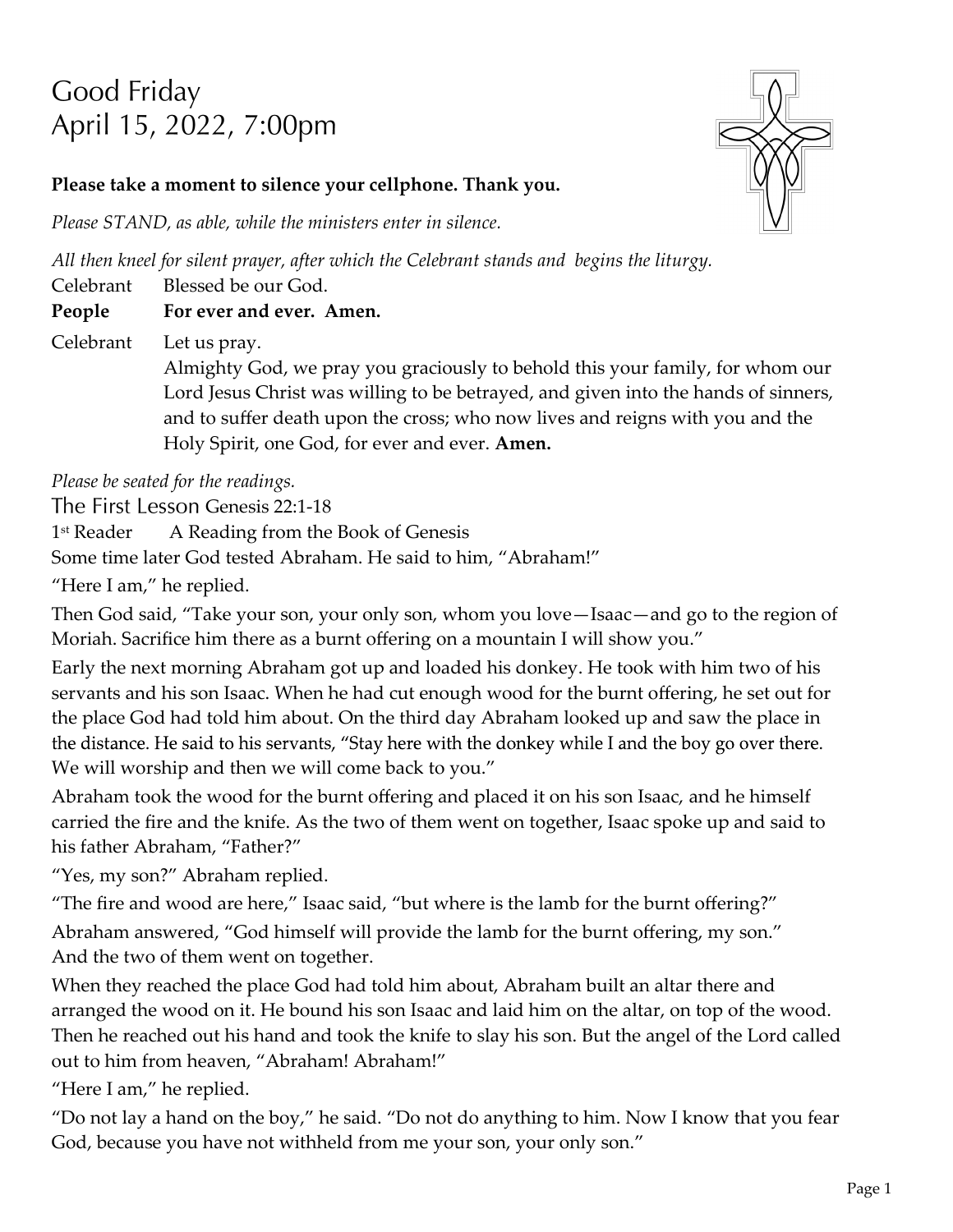Abraham looked up and there in a thicket he saw a ram caught by its horns. He went over and took the ram and sacrificed it as a burnt offering instead of his son. So Abraham called that place ".The Lord Will Provide. And to this day it is said, "On the mountain of the Lord it will be provided. The angel of the Lord called to Abraham from heaven a second time and said, "I swear by myself, declares the Lord, that because you have done this and have not withheld your son, your only son, I will surely bless you and make your descendants as numerous as the stars in the sky and as the sand on the seashore. Your descendants will take possession of the cities of their enemies, and through your offspring all nations on earth will be blessed, because you have obeyed me."

1<sup>st</sup> Reader Hear what the Spirit is saying to God's people.

# **People Thanks be to God.**

The Response Psalm 22:1-11**,** *Deus, Deus meus*  Reader: Let us read from Psalm 22 by half verses *(the People reading the text in bold).* <sup>1</sup> My God, my God, why have you forsaken me? \*

> **and are so far from my cry and from the words of my distress?**

<sup>2</sup> O my God, I cry in the daytime, but you do not answer; \* **by night as well, but I find no rest.**

<sup>3</sup> Yet you are the Holy One, \* **enthroned upon the praises of Israel.**

<sup>4</sup> Our forefathers put their trust in you; \* **they trusted, and you delivered them.**

<sup>5</sup> They cried out to you and were delivered; \* **they trusted in you and were not put to shame.**

- <sup>6</sup> But as for me, I am a worm and no man, \* **scorned by all and despised by the people.**
- <sup>7</sup> All who see me laugh me to scorn; \* **they curl their lips and wag their heads, saying,**
- <sup>8</sup> "He trusted in the Lorp; let him deliver him; \* **let him rescue him, if he delights in him."**
- <sup>9</sup> Yet you are he who took me out of the womb,  $*$ **and kept me safe upon my mother's breast.**
- <sup>10</sup> I have been entrusted to you ever since I was born;  $*$

**you were my God when I was still in my mother's womb.**

 $11$  Be not far from me, for trouble is near,  $*$ **and there is none to help.**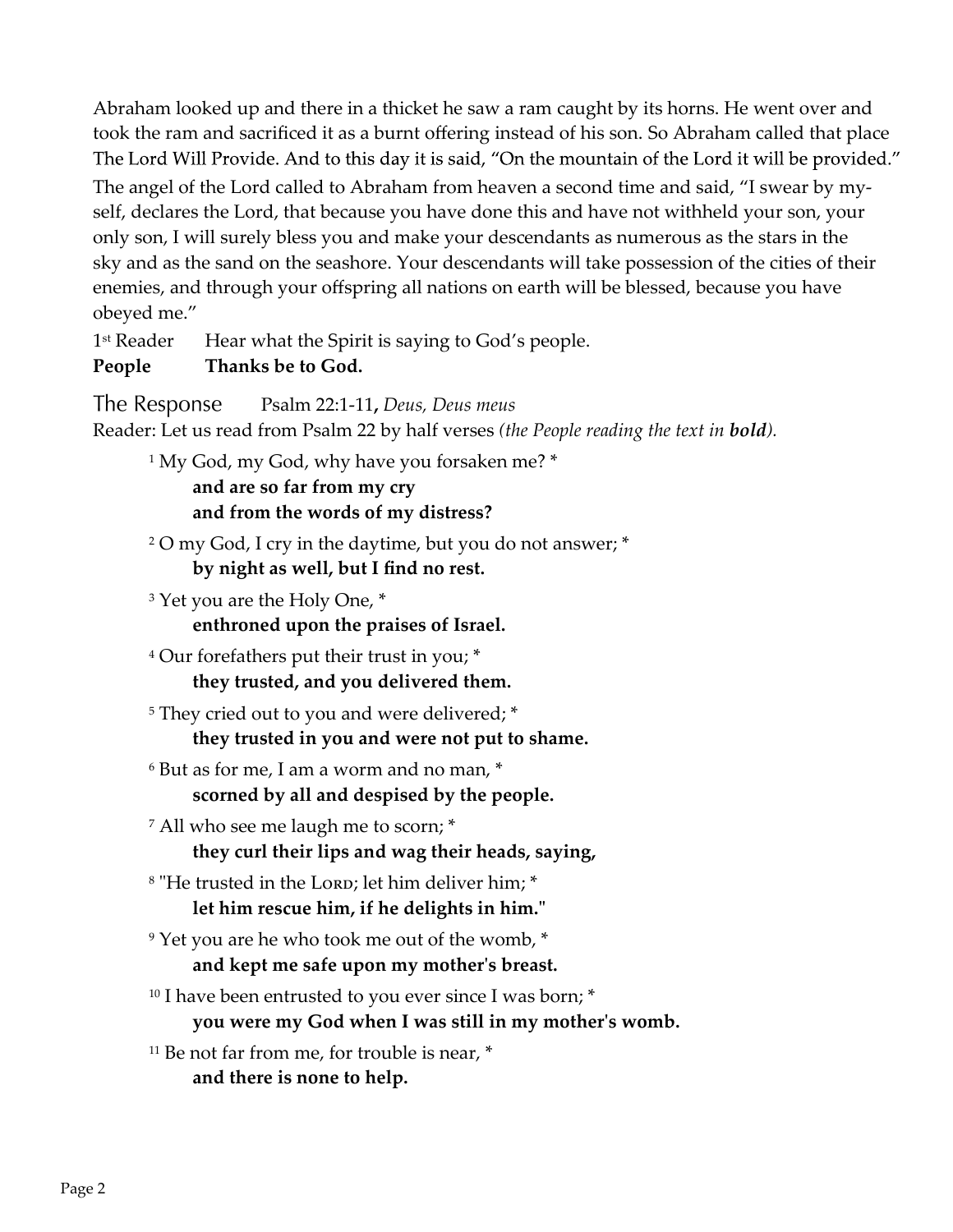#### The Second Lesson Hebrews 10:1‑25

2<sup>nd</sup> Reader A Reading from the letter to the Hebrews.

Since the law has only a shadow of the good things to come and not the true form of these realities, it can never, by the same sacrifices that are continually offered year after year, make perfect those who approach. Otherwise, would they not have ceased being offered, since the worshipers, cleansed once for all, would no longer have any consciousness of sin? But in these sacrifices there is a reminder of sin year after year. For it is impossible for the blood

of bulls and goats to take away sins.

Consequently, when Christ came into the world, he said,

"Sacrifices and offerings you have not desired,

but a body you have prepared for me;

in burnt offerings and sin offerings

you have taken no pleasure.

Then I said, 'See, God, I have come to do your will, O God'

(in the scroll of the book it is written of me)."

When he said above, "You have neither desired nor taken pleasure in sacrifices and offerings and burnt offerings and sin offerings" (these are offered according to the law), then he added, "See, I have come to do your will." He abolishes the first in order to establish the second. And it is by God's will that we have been sanctified through the offering of the body of Jesus Christ once for all.

And every priest stands day after day at his service, offering again and again the same sacrifices that can never take away sins. But when Christ had offered for all time a single sacrifice for sins, "he sat down at the right hand of God," and since then has been waiting "until his enemies would be made a footstool for his feet." For by a single offering he has perfected for all time those who are sanctified. And the Holy Spirit also testifies to us, for after saying,

"This is the covenant that I will make with them after those days, says the Lord:

 I will put my laws in their hearts, and I will write them on their minds," he also adds,

"I will remember their sins and their lawless deeds no more."

Where there is forgiveness of these, there is no longer any offering for sin.

Therefore, my friends, since we have confidence to enter the sanctuary by the blood of Jesus, by the new and living way that he opened for us through the curtain (that is, through his flesh), and since we have a great priest over the house of God, let us approach with a true heart in full assurance of faith, with our hearts sprinkled clean from an evil conscience and our bodies washed with pure water. Let us hold fast to the confession of our hope without wavering, for he who has promised is faithful. And let us consider how to provoke one another to love and good deeds, not neglecting to meet together, as is the habit of some, but encouraging one another, and all the more as you see the Day approaching.

2<sup>nd</sup> Reader Hear what the Spirit is saying to God's people.

**People Thanks be to God.**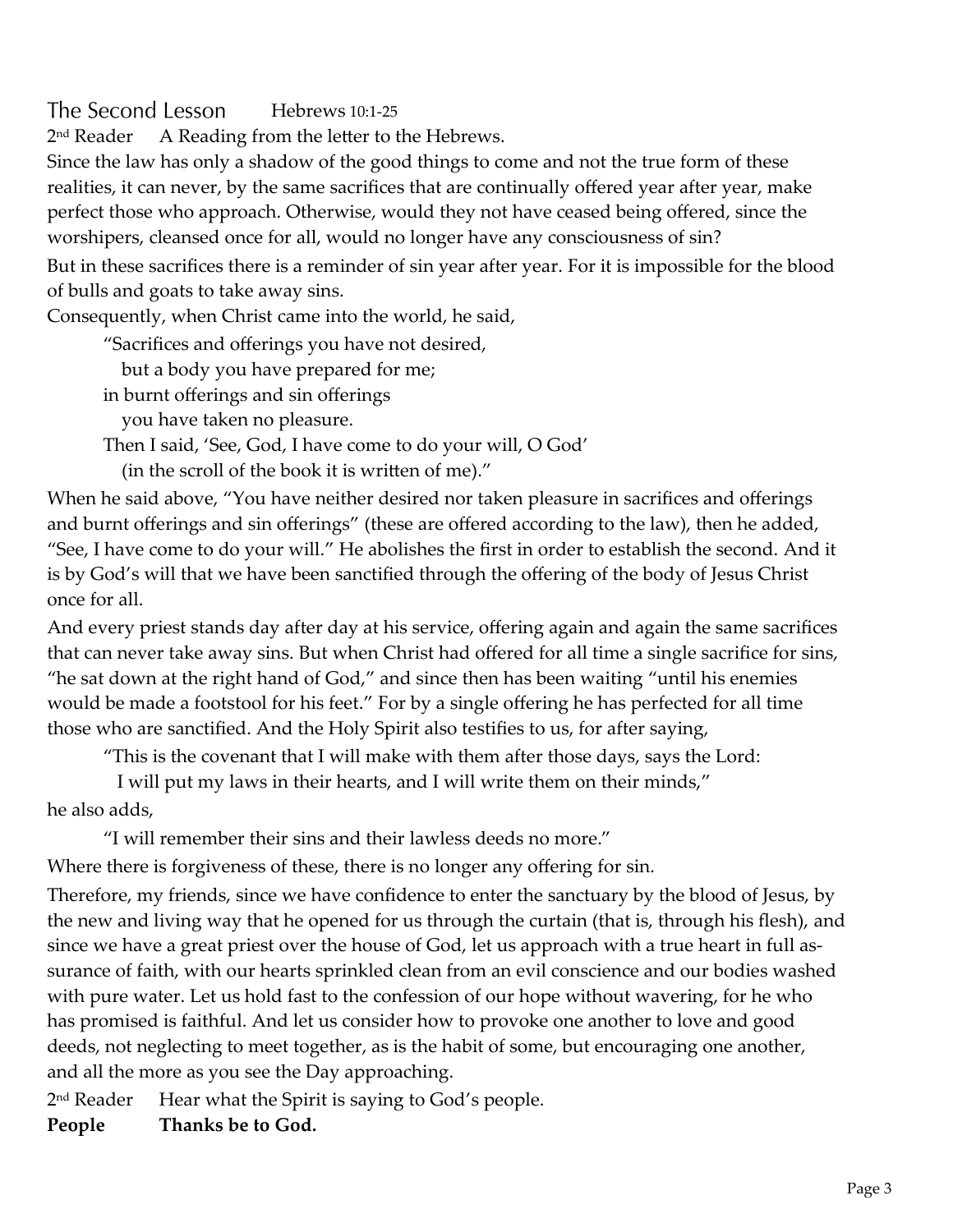*Please STAND, as able, and join in singing,* Hymn

**Were You There? Hymnal #172** 

**1. Were you there when they crucified my Lord? Were you there when they crucified my Lord? Oh! Sometimes it causes me to tremble, tremble, tremble. Were you there when they crucified my Lord?**

**2. Were you there when they nailed him to the tree? Were you there when they nailed him to the tree? Oh! Sometimes it causes me to tremble, tremble, tremble. Were you there when they nailed him to the tree?**

*Please be seated for the first part of the Passion reading.*

The Passion of our Lord Jesus Christ according to John *(John 19:1-37)*

Then Pilate took Jesus and had him flogged. And the soldiers wove a crown of thorns and put it on his head, and they dressed him in a purple robe. They kept coming up to him, saying, "Hail, King of the Jews!" and striking him on the face. Pilate went out again and said to them, "Look, I am bringing him out to you to let you know that I find no case against him." So Jesus came out, wearing the crown of thorns and the purple robe. Pilate said to them, "Here is the man!" When the chief priests and the police saw him, they shouted, "Crucify him! Crucify him!" Pilate said to them, "Take him yourselves and crucify him; I find no case against him." The Jews answered him, "We have a law, and according to that law he ought to die because he has claimed to be the Son of God."

Now when Pilate heard this, he was more afraid than ever. He entered his headquarters again and asked Jesus, "Where are you from?" But Jesus gave him no answer. Pilate therefore said to him, "Do you refuse to speak to me? Do you not know that I have power to release you, and power to crucify you?" Jesus answered him, "You would have no power over me unless it had been given you from above; therefore the one who handed me over to you is guilty of a greater sin." From then on Pilate tried to release him, but the Jews cried out, "If you release this man, you are no friend of the emperor. Everyone who claims to be a king sets himself against the emperor."

When Pilate heard these words, he brought Jesus outside and sat on the judge's bench at a place called The Stone Pavement, or in Hebrew Gabbatha. Now it was the day of Preparation for the Passover; and it was about noon. He said to the Jews, "Here is your King!" They cried out, "Away with him! Away with him! Crucify him!" Pilate asked them, "Shall I crucify your King?" The chief priests answered, "We have no king but the emperor." Then he handed him over to them to be crucified.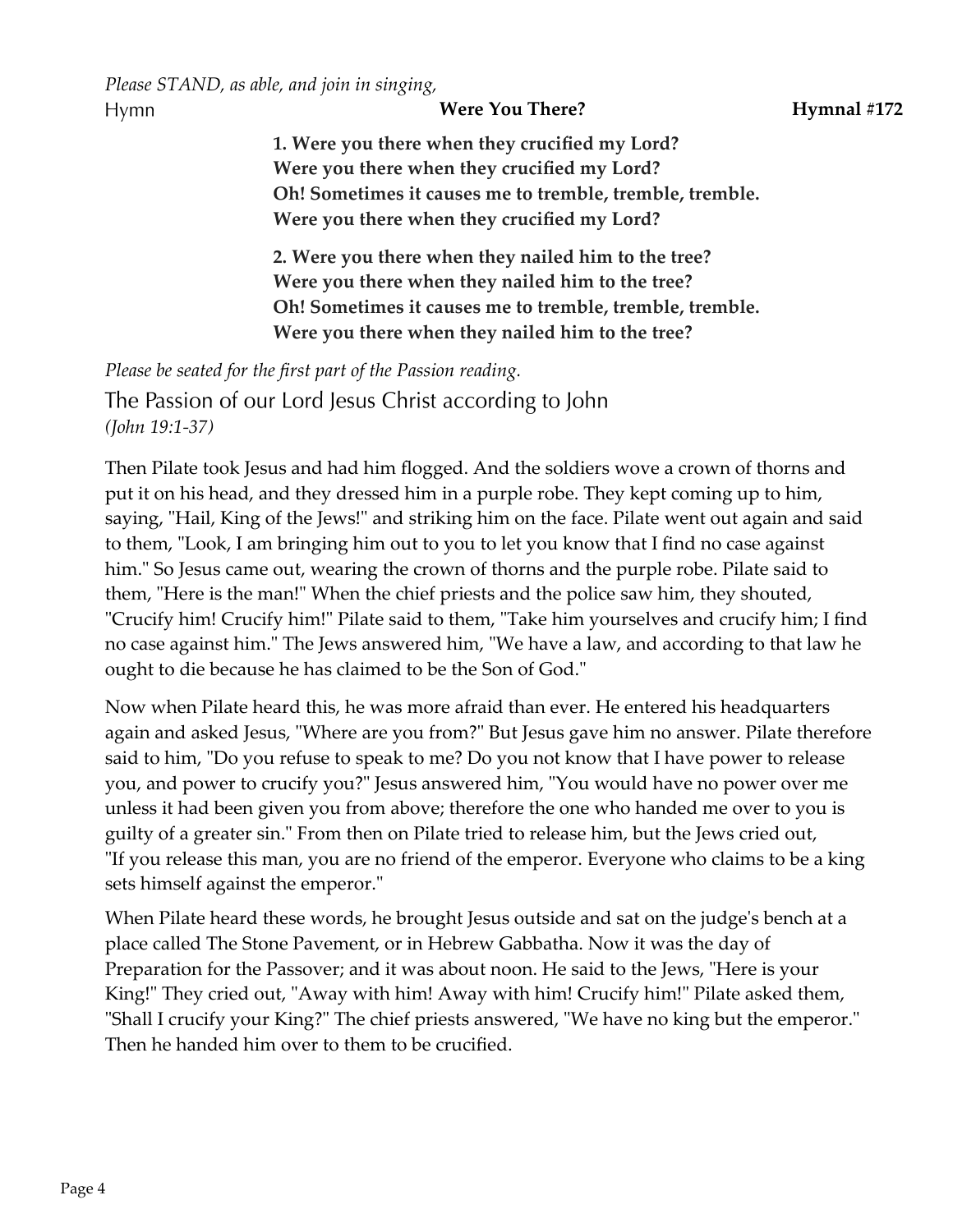#### *Please STAND, as able.*

So they took Jesus; and carrying the cross by himself, he went out to what is called The Place of the Skull, which in Hebrew is called Golgotha. There they crucified him, and with him two others, one on either side, with Jesus between them. Pilate also had an inscription written and put on the cross. It read, "Jesus of Nazareth, the King of the Jews." Many of the Jews read this inscription, because the place where Jesus was crucified was near the city; and it was written in Hebrew, in Latin, and in Greek. Then the chief priests of the Jews said to Pilate, "Do not write, 'The King of the Jews,' but, 'This man said, I am King of the Jews.'" Pilate answered, "What I have written I have written." When the soldiers had crucified Jesus, they took his clothes and divided them into four parts, one for each soldier. They also took his tunic; now the tunic was seamless, woven in one piece from the top. So they said to one another, "Let us not tear it, but cast lots for it to see who will get it." This was to fulfill what the scripture says,

"They divided my clothes among themselves,

and for my clothing they cast lots."

And that is what the soldiers did.

Meanwhile, standing near the cross of Jesus were his mother, and his mother's sister, Mary the wife of Clopas, and Mary Magdalene. When Jesus saw his mother and the disciple whom he loved standing beside her, he said to his mother, "Woman, here is your son." Then he said to the disciple, "Here is your mother." And from that hour the disciple took her into his own home.

After this, when Jesus knew that all was now finished, he said (in order to fulfill the scripture), "I am thirsty." A jar full of sour wine was standing there. So they put a sponge full of the wine on a branch of hyssop and held it to his mouth. When Jesus had received the wine, he said, "It is finished." Then he bowed his head and gave up his spirit.

Since it was the day of Preparation, the Jews did not want the bodies left on the cross during the sabbath, especially because that sabbath was a day of great solemnity. So they asked Pilate to have the legs of the crucified men broken and the bodies removed. Then the soldiers came and broke the legs of the first and of the other who had been crucified with him. But when they came to Jesus and saw that he was already dead, they did not break his legs. Instead, one of the soldiers pierced his side with a spear, and at once blood and water came out. (He who saw this has testified so that you also may believe. His testimony is true, and he knows that he tells the truth.) These things occurred so that the scripture might be fulfilled, "None of his bones shall be broken." And again another passage of scripture says, "They will look on the one whom they have pierced."

*Please be seated.* The Sermon *There will be a moment of silence for reflection following the sermon.*

The Rev. Jerry Sather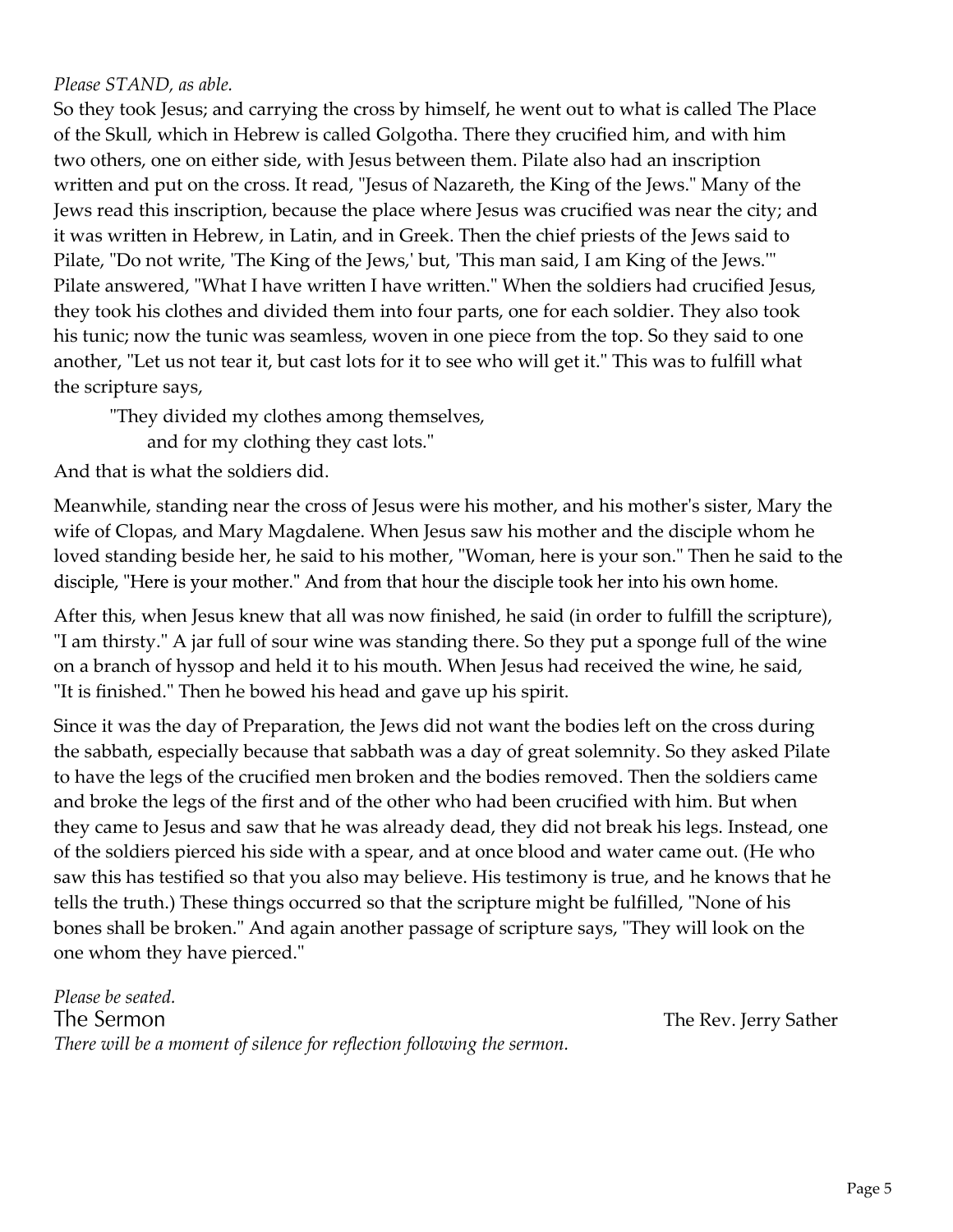*Please STAND, as able.* 

The Solemn Collects

Dear People of God: Our heavenly Father sent his Son into the world, not to condemn the world, but that the world through him might be saved; that all who believe in him might be delivered from the power of sin and death, and become heirs with him of everlasting life.

We pray, therefore, for people everywhere according to their needs.

†

Let us pray for the holy Catholic Church of Christ throughout the world;

For its unity in witness and service

For all bishops and other ministers

and the people whom they serve

For John, our Bishop, and all the people of this diocese

For all Christians in this community

That God will confirm his Church in faith, increase it in love, and preserve it in peace.

#### *Silence*

Almighty and everlasting God, by whose Spirit the whole body of your faithful people is governed and sanctified: Receive our supplications and prayers which we offer before you for all members of your holy Church, that in their vocation and ministry they may truly and devoutly serve you; through our Lord and Savior Jesus Christ. **Amen***.*

Let us pray for all nations and peoples of the earth, and for those in authority among them;

For Joe, the President of the United States For the Congress and the Supreme Court For the Members and Representatives of the United Nations For the Armed Services of the United States For Ukraine For all who serve the common good

That by God's help they may seek justice and truth, and live in peace and concord.

*Silence*

Almighty God, kindle, we pray, in every heart the true love of peace, and guide with your wis‑ dom those who take counsel for the nations of the earth; that in tranquility your dominion may increase, until the earth is filled with the knowledge of your love; through Jesus Christ our Lord. **Amen***.*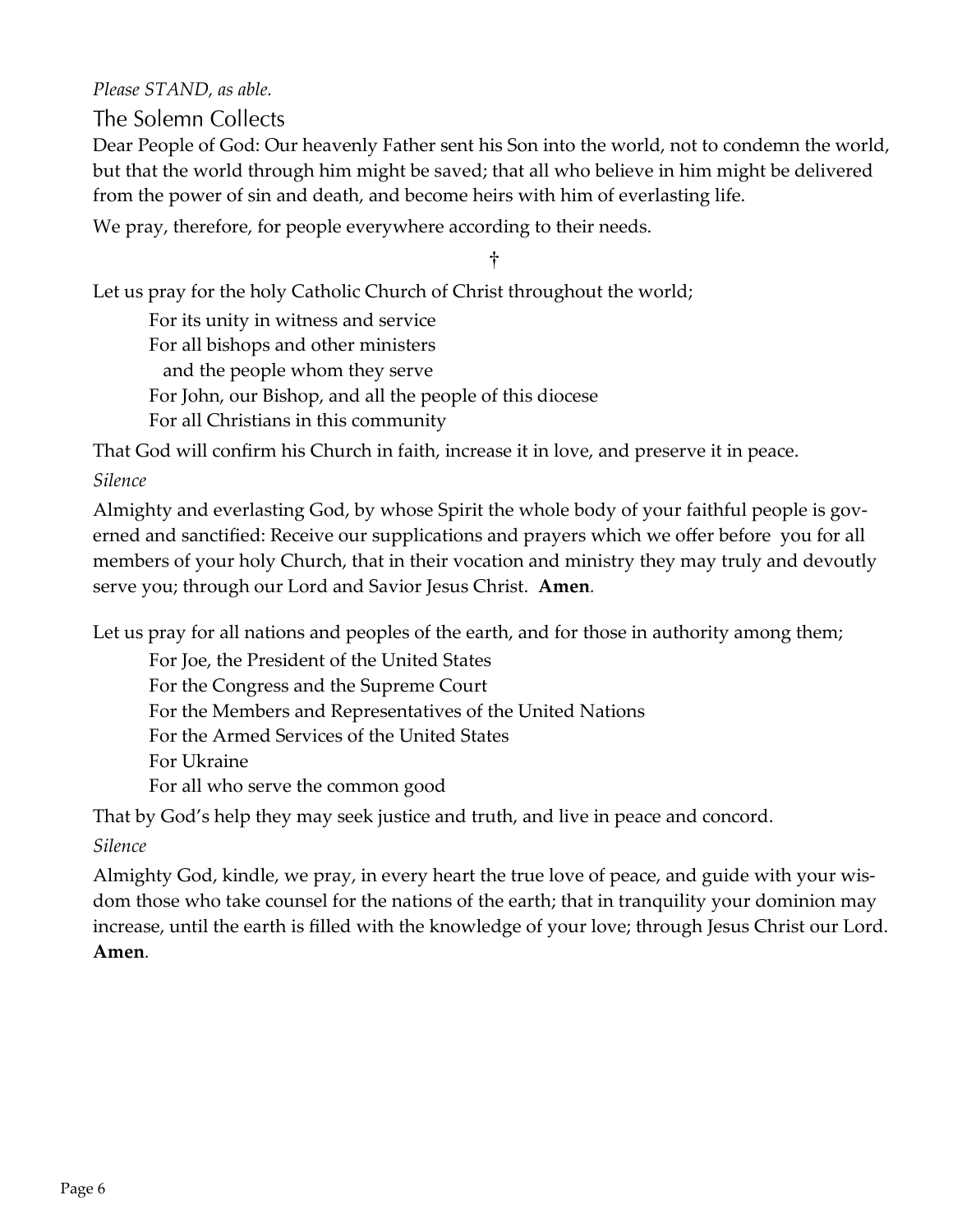Let us pray for all who suffer and are afflicted in body or in mind;

For the hungry and the homeless, the destitute and the oppressed

For the sick, the wounded, and the crippled

For those in loneliness, fear, and anguish

For those who face temptation, doubt, and despair

For the sorrowful and bereaved

For prisoners and captives, and those in mortal danger

That God in his mercy will comfort and relieve them, and grant them the knowledge of his love, and stir up in us the will and patience to minister to their needs.

### *Silence*

Gracious God, the comfort of all who sorrow, the strength of all who suffer: Let the cry of those in misery and need come to you, that they may find your mercy present with them in all their afflictions; and give us, we pray, the strength to serve them for the sake of him who suffered for us, your Son Jesus Christ our Lord. **Amen***.*

Let us pray for all who have not received the Gospel of Christ;

For those who have never heard the word of salvation

For those who have lost their faith

For those hardened by sin or indifference

For the contemptuous and the scornful

For those who are enemies of the cross of Christ and persecutors of his disciples

For those who in the name of Christ have persecuted others

That God will open their hearts to the truth, and lead them to faith and obedience.

# *Silence*

Merciful God, creator of all the peoples of the earth and lover of souls: Have compassion on all who do not know you as you are revealed in your Son Jesus Christ; let your Gospel be preached with grace and power to those who have not heard it; turn the hearts of those who resist it; and bring home to your fold those who have gone astray; that there may be one flock under one shepherd, Jesus Christ our Lord. **Amen***.*

Let us commit ourselves to our God, and pray for the grace of a holy life, that, with all who have departed this world and have died in the peace of Christ, and those whose faith is known to God alone, we may be accounted worthy to enter into the fullness of the joy of our Lord, and receive the crown of life in the day of resurrection.

*Silence*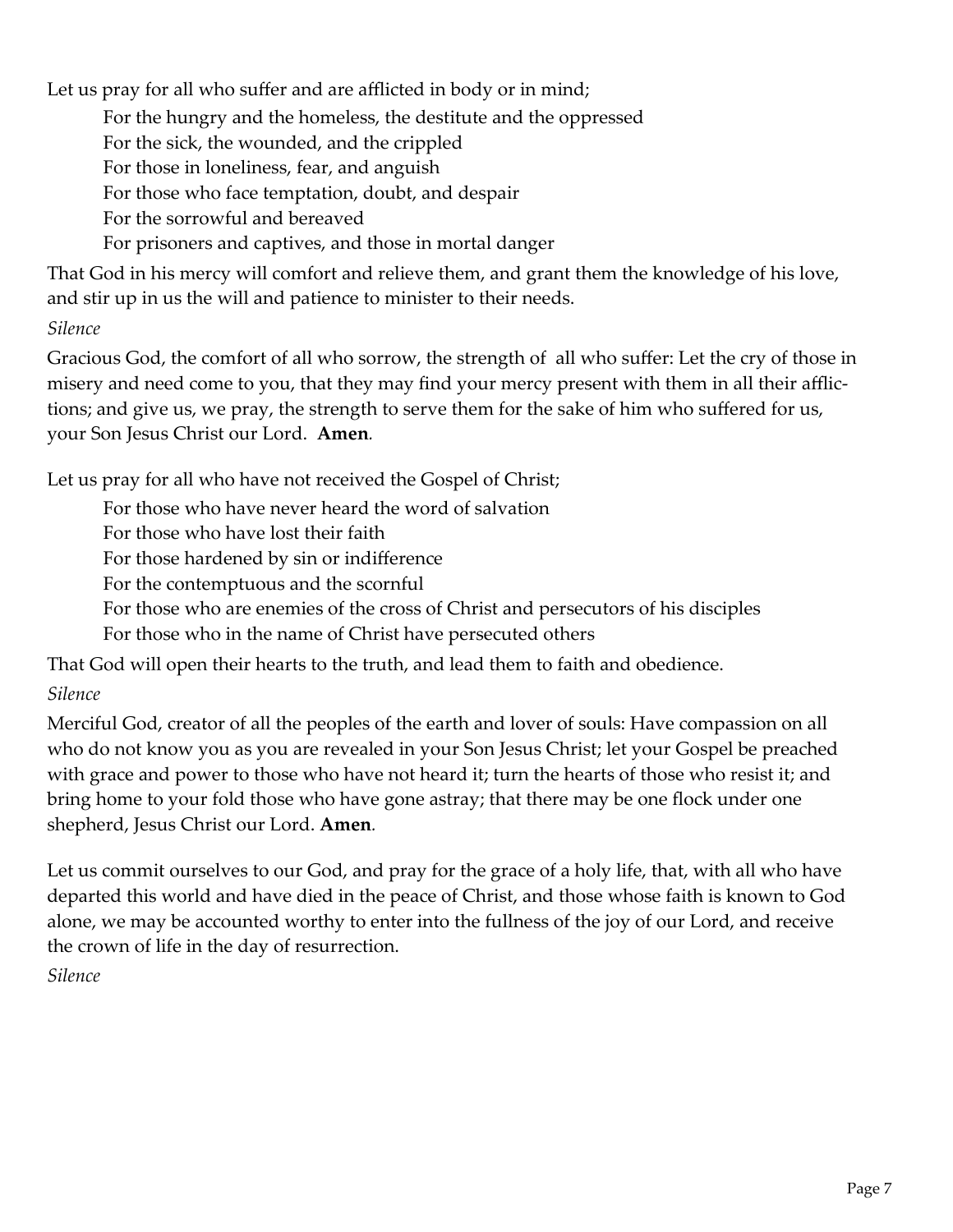O God of unchangeable power and eternal light: Look favorably on your whole Church, that wonderful and sacred mystery; by the effectual working of your providence, carry out in tranquility the plan of salvation; let the whole world see and know that things which were cast down are be‑ ing raised up, and things which had grown old are being made new, and that all things are being brought to their perfection by him through whom all things were made, your Son Jesus Christ our Lord; who lives and reigns with you, in the unity of the Holy Spirit, one God, for ever and ever. **Amen**.

*Please STAND, as able, as the cross is carried into the church.*  Devotions Before the Cross

*During the said and sung anthems that follow, you may stand, kneel, or sit as you desire. You may also come forward to kneel before the cross. You may touch or kiss the cross.*

*The following Anthems are said, the People reading the parts in Bold.* The First Anthem

We glory in your cross, O Lord,

**and praise and glorify your holy resurrection; for by virtue of your cross joy has come to the whole world.**

May God be merciful to us and bless us, show us the light of his countenance, and come to us.

**Let your ways be known upon earth, your saving health among all nations.**

Let the peoples praise you, O God; let all the peoples praise you.

#### **We glory in your cross, O Lord, and praise and glorify your holy resurrection; for by virtue of your cross joy has come to the whole world.**

*Remaining seated, please join in singing,*  **Kyrie Eleison** *Keith Getty and Stuart Townend*



Music: Keith Getty and Stuart Townend. CCLI 11110659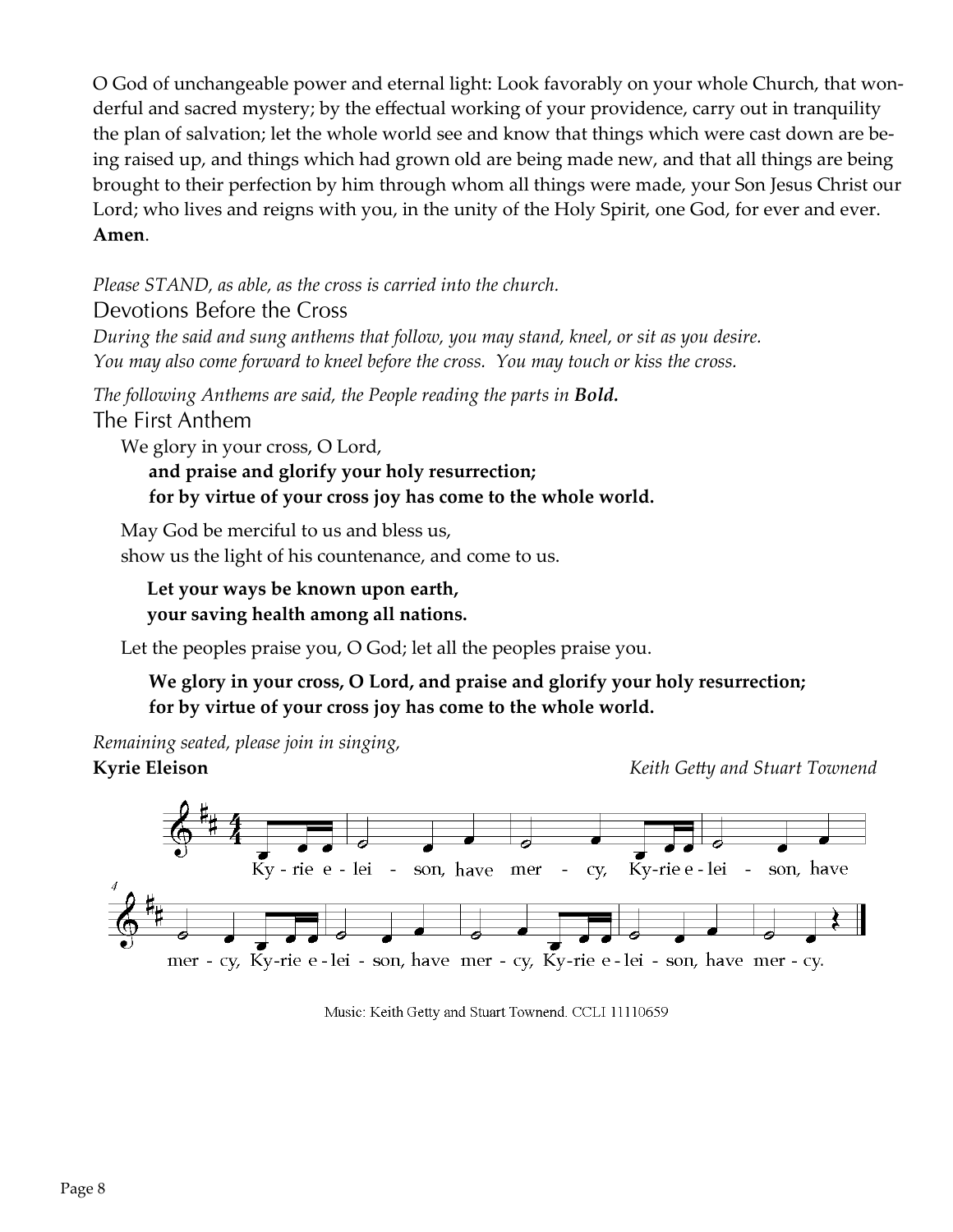# The Second Anthem

We adore you, O Christ, and we bless you,

#### **because by your holy cross you have redeemed the world.**

If we have died with him, we shall also live with him;

if we endure, we shall also reign with him.

# **We adore you, O Christ, and we bless you,**

**because by your holy cross you** have **redeemed the world.**

#### **We Adore You, Jesus Christ** *Taizé Community*



Copyright 1992 Taize Community. Used by permission OneLicense.net A-709118

# The Third Anthem

O Savior of the world,

who by thy cross and precious blood hast redeemed us: **Save us and help us, we humbly beseech thee, O Lord.**

#### *Pie Jesu, Requiem Gabriel Fauré*

*Solo: Jill Lynch, soprano*

| Pie Jesu, pie Jesu, pie Jesu, pie Jesu     | Merciful Jesus                       |
|--------------------------------------------|--------------------------------------|
| Qui tollis peccata mundi                   | who takes away the sins of the world |
| Dona eis requiem, dona eis requiem         | Grant them rest, grant them rest     |
| Pie Jesu, pie Jesu, pie Jesu, pie Jesu     | Merciful Jesus                       |
| Qui tollis peccata mundi                   | who takes away the sins of the world |
| Dona eis requiem, dona eis requiem         | Grant them rest, grant them rest     |
| Agnus Dei, Agnus Dei, Agnus Dei, Agnus Dei | Lamb of God                          |
| Qui tollis peccata mundi                   | who takes away the sins of the world |
| Dona eis requiem, dona eis requiem         | Grant them rest, grant them rest     |
| Sempiternam                                | everlasting                          |
| Sempiternam                                | everlasting                          |
| Requiem                                    | Rest                                 |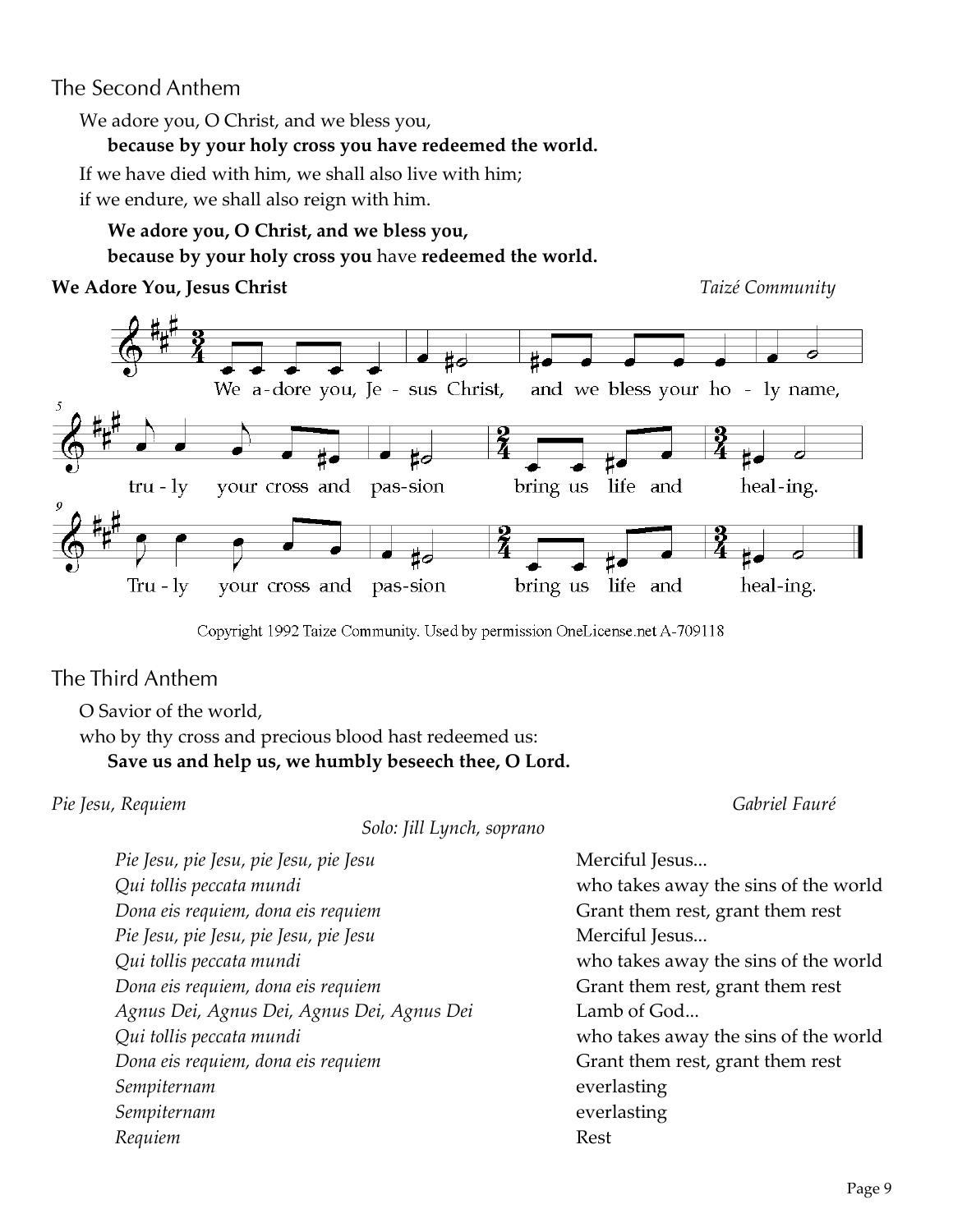# The Lord's Prayer

Celebrant And now, as our Savior Christ has taught us, we are bold to say

**All Our Father, who art in heaven, hallowed be thy Name, thy kingdom come, thy will be done, on earth as it is in heaven. Give us this day our daily bread. And forgive us our trespasses, as we forgive those who trespass against us. And lead us not into temptation, but deliver us from evil. For thine is the kingdom, and the power, and the glory, forever and ever. Amen.**

### Closing Prayer

Celebrant Lord Jesus Christ, Son of the living God, we pray you to set your passion, cross, and death between your judgment and our souls, now and in the hour of our death. Give mercy and grace to the living; pardon and rest to the dead; to your holy Church peace and concord; and to us sinners everlasting life and glory; for with the Father and the Holy Spirit you live and reign, one God, now and for ever. **Amen***.*

*The Ministers and People depart in silence.*

*The Service continues with the First Service of Easter*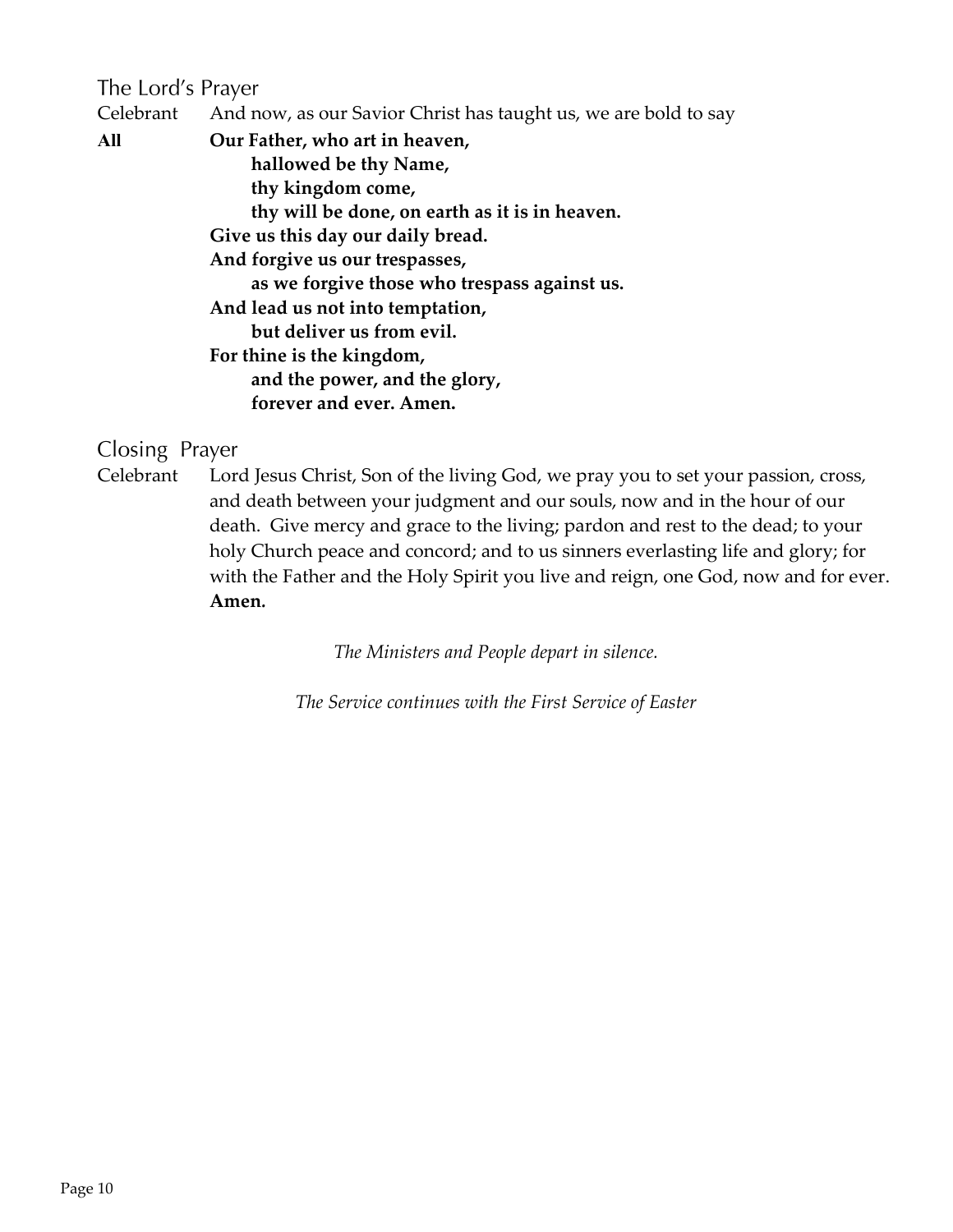

*Detail—Michelangelo, Pieta, c. 1498-1500, marble St. Peter's Basilica, Vatican City*